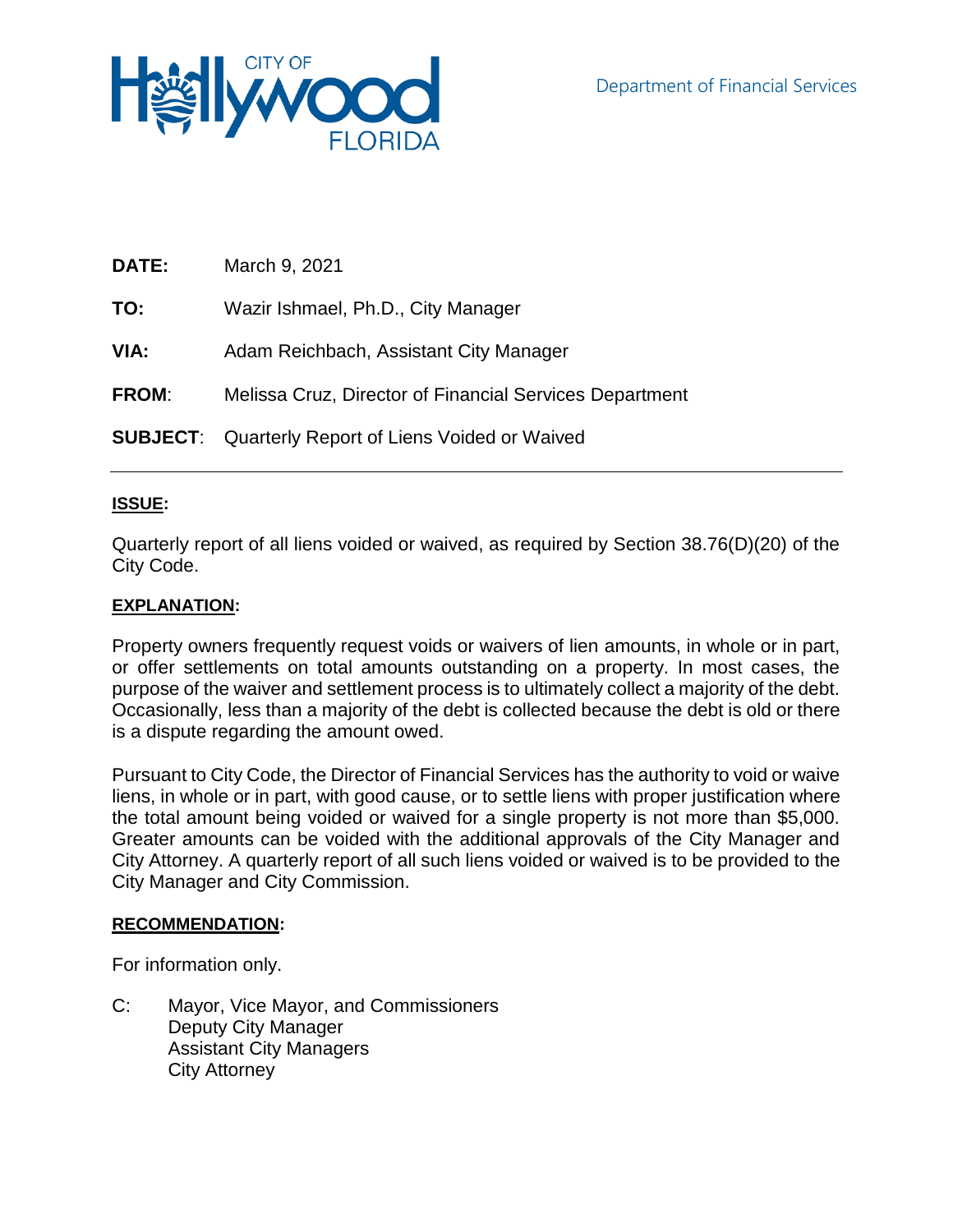### CITY OF HOLLYWOOD SCHEDULE OF UTILITY LIEN SETTLEMENTS Q4 2020:July-September 2020

|           | Property Owner/            |                       |                         | Original          | Amount |                 | Amount |                   | Amount        |      | Settlement                                                                                                                                                                                            | Waiver                                   |
|-----------|----------------------------|-----------------------|-------------------------|-------------------|--------|-----------------|--------|-------------------|---------------|------|-------------------------------------------------------------------------------------------------------------------------------------------------------------------------------------------------------|------------------------------------------|
| Date      | Customer                   | <b>Account Number</b> | <b>Property Address</b> | Amount            |        | Adjusted        |        | <b>To Collect</b> |               | Paid | Comments                                                                                                                                                                                              | Approved By                              |
| 7/20/2020 | Darelynn Prejean           | 411830-215748         | 1050 S Southlake Dr     | \$<br>215.53 \$   |        | $(215.53)$ \$   |        |                   | \$            |      | Settlement for water, sewer, and utility tax due to leak/high<br>water use caused by contractor hired by the City.                                                                                    | Director of<br><b>Financial Services</b> |
| 7/23/2020 | <b>Anthony Chirichillo</b> | 144911-176490         | 926 Hollywood Blvd      | \$<br>541.83 \$   |        | $(541.83)$ \$   |        |                   | \$            |      | Settlement for water, sewer, and utility tax due to leak/high<br>water use caused by contractor hired by the City.                                                                                    | Director of<br><b>Financial Services</b> |
| 8/17/2020 | Capital Mgmt. Ad, LLC      | 402895-163776         | 921 N 19 Ave            | \$<br>225.77 \$   |        | $(225.77)$ \$   |        |                   | \$            |      | Settlement for water, sewer, and utility tax due to leak/high<br>water use caused by contractor hired by the City.                                                                                    | Director of<br><b>Financial Services</b> |
| 7/8/2020  | Kerry E Rosenthal          | 294265-215538         | 836 S 7 Ave             | \$<br>203.33 \$   |        | $(203.33)$ \$   |        |                   | \$            |      | Settlement for irrigation and utility tax due to leak/high water<br>use caused by contractor hired by the City.                                                                                       | Director of<br><b>Financial Services</b> |
| 8/9/2020  | Gonyea, George             | 121973-158354         | 2241 Liberty St 2       | \$<br>727.81      | -\$    | $(727.81)$ \$   |        |                   | \$            |      | Settlement requested for water and utility tax. High actual water<br>usage was captured after several estimated readings due to a<br>faulty reading transmitter device (MTU).                         | Director of<br><b>Financial Services</b> |
| 8/12/2020 | Montalvo, Manuela          | 126825-200126         | 1931 Funston St         | \$<br>25.50       | - \$   | $(25.50)$ \$    |        |                   | \$            |      | Settlement requested for water and utility tax. High actual water<br>usage was captured after several estimated readings due to a<br>faulty reading transmitter device (MTU).                         | Director of<br><b>Financial Services</b> |
| 8/20/2020 | Gary Forbus                | 151683-133192         | 5601 N Ocean Drive      |                   |        |                 |        |                   |               |      | Settlement for Garbage services and late penalty fees for<br>\$37,019.77 \$ (19,967.53) \$17,052.24 \$ (17,052.24) several years with no service.                                                     | City Manager                             |
| 9/10/2020 | Marcusky, John             | 188433-151966         | 5218 Roosevelt St       | \$<br>369.17 \$   |        | $(369.17)$ \$   |        |                   | \$            |      | Settlement for water, sewer and utility tax due to increase in<br>consumption coincides with the repairs by City employees.                                                                           | Director of<br><b>Financial Services</b> |
| 8/12/2020 | Dono Jr, Carmine           | 211419-109436         | 7551 Simms St           | \$<br>182.16 \$   |        | $(182.16)$ \$   |        |                   | \$            |      | Settlement requested for water and utility tax. High actual water<br>usage was captured after several estimated readings due to a<br>faulty reading transmitter device (MTU).                         | Director of<br><b>Financial Services</b> |
| 8/4/2020  | Keith Keenan               | 231697-125962         | 620 N 66 Ave            | \$<br>150.07      | -\$    | $(150.07)$ \$   |        |                   | \$            |      | Settlement for water, sewer and utility tax due to increase in<br>consumption coincides with the repairs by City employees.                                                                           | Director of<br><b>Financial Services</b> |
| 8/12/2020 | Asseff, Michael            | 295443-242070         | 1595 Windjammer Way     | \$<br>1,904.99 \$ |        | $(1,904.99)$ \$ |        |                   | \$            |      | Settlement requested for water and utility tax. High actual water<br>usage was captured after several estimated readings due to a<br>faulty reading transmitter device (MTU).                         | Director of<br><b>Financial Services</b> |
| 9/10/2020 | Gow, Rorey K               | 306381-186856         | 2611 Taylor St          | \$<br>379.36 \$   |        | $(379.36)$ \$   |        |                   | $\mathfrak s$ |      | Settlement requested for water and utility tax. High actual water<br>usage was captured after several estimated readings due to a<br>faulty reading transmitter device (MTU).                         | Director of<br><b>Financial Services</b> |
| 9/23/2020 | Cotto, Tyrone              | 336303-125850         | 6564 Eaton St           | \$<br>26.72 \$    |        | $(26.72)$ \$    |        |                   | \$            |      | Settlement requested for water, sewer and utility tax. High<br>actual water usage was captured after several estimated<br>readings due to a faulty reading transmitter device (MTU).                  | Director of<br><b>Financial Services</b> |
|           |                            |                       |                         |                   |        |                 |        |                   |               |      | Settlement for water, sewer and utility tax due to increase in<br>consumption coincides with the additional flushing to remove<br>sediment in the water lines after a walkthrough was performed       | Director of                              |
| 9/10/2020 | Solivan, Lina              | 341433-201560         | 1434 Fletcher St        | \$<br>15.59 \$    |        | $(15.59)$ \$    |        |                   | \$            |      | by City employees.<br>Settlement requested for water usage. High actual water usage                                                                                                                   | <b>Financial Services</b>                |
| 8/5/2020  | Engel, Pamela              | 349329-226078         | 7761 NW 31 St           | \$<br>559.47      | -\$    | $(559.47)$ \$   |        |                   | \$            |      | was captured after several estimated readings due to a faulty<br>reading transmitter device (MTU).                                                                                                    | Director of<br><b>Financial Services</b> |
| 9/10/2020 | Levy, Zion & Ruth          | 375707-227856         | 3790 N 28 Terrace A     | \$<br>319.44 \$   |        | $(319.44)$ \$   |        |                   | \$            |      | Settlement requested for sewer usage. High actual usage was<br>unable to determined from water consumption history and a<br>one time settlement credit for 80% of the sewer usage was<br>recommended. | Director of<br><b>Financial Services</b> |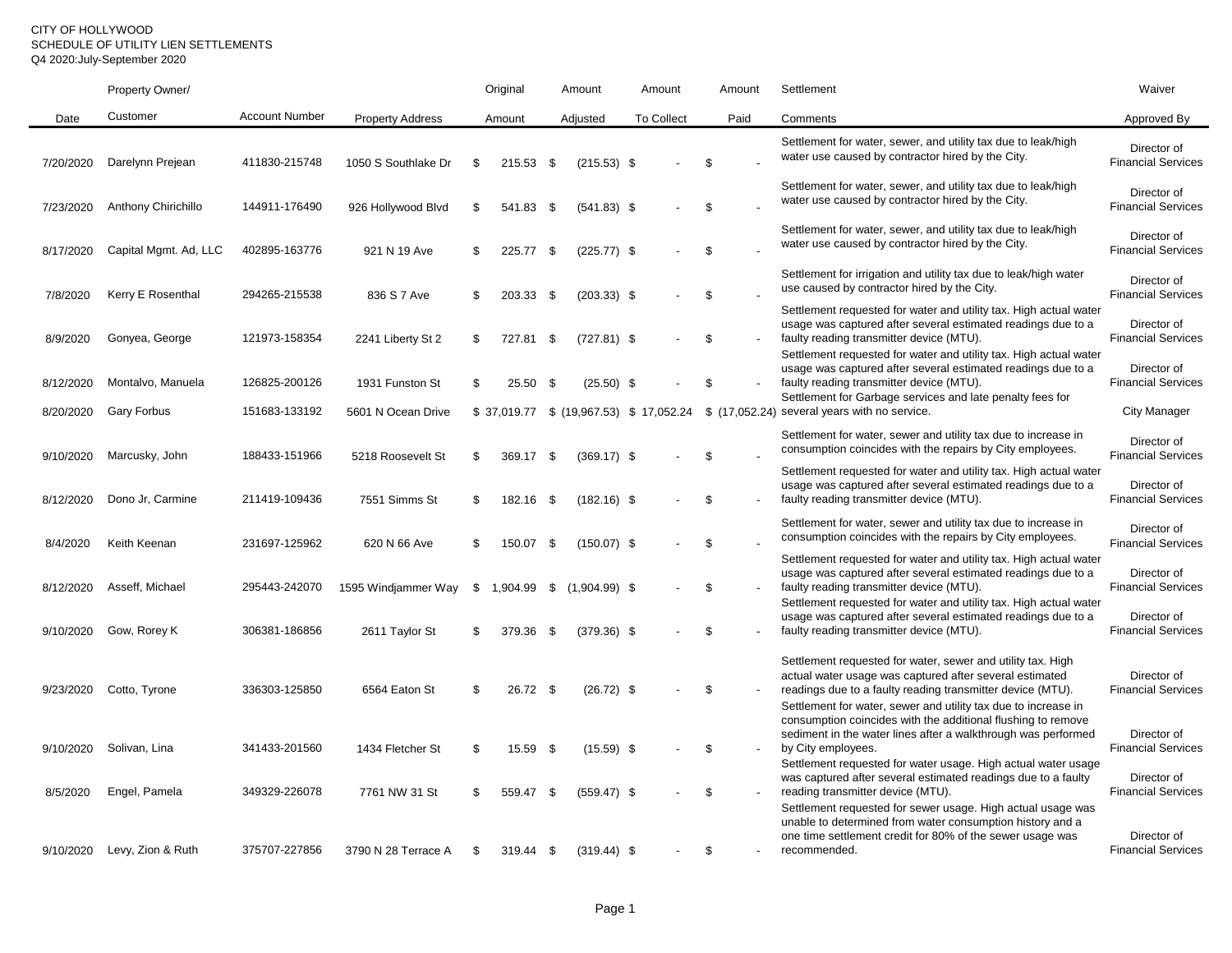### CITY OF HOLLYWOOD SCHEDULE OF UTILITY LIEN SETTLEMENTS Q4 2020:July-September 2020

|                        | Property Owner/                                    |                                |                                     | Original |                       | Amount |                                                                          | Amount            |    | Amount | Settlement                                                                                                                                                                                                                                                                                                                                                                            | Waiver                                                          |
|------------------------|----------------------------------------------------|--------------------------------|-------------------------------------|----------|-----------------------|--------|--------------------------------------------------------------------------|-------------------|----|--------|---------------------------------------------------------------------------------------------------------------------------------------------------------------------------------------------------------------------------------------------------------------------------------------------------------------------------------------------------------------------------------------|-----------------------------------------------------------------|
| Date                   | Customer                                           | <b>Account Number</b>          | <b>Property Address</b>             | Amount   |                       |        | Adjusted                                                                 | <b>To Collect</b> |    | Paid   | Comments                                                                                                                                                                                                                                                                                                                                                                              | Approved By                                                     |
| 9/2/2020               | Richardson, Daniel                                 | 408010-174370                  | 1331 Adams St                       | \$       | 155.06 \$             |        | $(155.06)$ \$                                                            |                   | \$ |        | Settlement requested for water, sewer and utility tax. High<br>actual water usage was captured after several estimated<br>readings due to a faulty reading transmitter device (MTU).<br>Settlement requested for water, sewer and utility tax. High                                                                                                                                   | Director of<br><b>Financial Services</b>                        |
| 9/10/2020              | Thompson Investment<br><b>MGMT LLC</b>             | 409076-223414                  | 5830 Washington St                  | \$       | 278.17 \$             |        | $(278.17)$ \$                                                            |                   | \$ |        | actual water usage was captured after several estimated<br>readings due to a faulty reading transmitter device (MTU).                                                                                                                                                                                                                                                                 | Director of<br><b>Financial Services</b>                        |
| 8/20/2020<br>9/10/2020 | <b>Kimberly Shapiro</b><br>Figueroa, Raquel        | 409871-133070<br>410372-186032 | 4600 N Ocean Drive<br>2415 Adams St | \$<br>\$ | 7,516.19 \$<br>309.51 | \$     | $(5,837.34)$ \$ 1,678.85<br>$(309.51)$ \$                                |                   | \$ |        | Settlement requested for water and utility tax for irrigation<br>system electrical surge that prompted the sprinkler system to<br>\$ (1,678.85) turn on and run continuously due to an "Act of God".<br>Settlement requested for water and utility tax. High actual water<br>usage was captured after several estimated readings due to a<br>faulty reading transmitter device (MTU). | <b>City Manager</b><br>Director of<br><b>Financial Services</b> |
| 9/29/2020              | Fina International<br><b>Investments LLC</b>       | 412552-175292                  | 626 S 13 Ave                        | \$       | 275.83 \$             |        | $(275.83)$ \$                                                            |                   | \$ |        | Settlement requested for water, sewer and utility tax. High<br>actual water usage was captured after several estimated<br>readings due to a faulty reading transmitter device (MTU).                                                                                                                                                                                                  | Director of<br><b>Financial Services</b>                        |
| 7/23/2020              | Cowley, Scott D                                    | 417433-213690                  | 1843 Fillmore St                    | \$       | 114.00                | \$     | $(114.00)$ \$                                                            |                   | \$ |        | Settlement for Garbage services for 3 carts for a 12 month<br>period                                                                                                                                                                                                                                                                                                                  | Director of<br><b>Financial Services</b>                        |
| 7/8/2020               | <b>ACM Investment Group</b><br><b>LLC</b>          | 417435-121884                  | 5904 Pierce St                      |          | $$3,884.45$ \$        |        | $(3,384.45)$ \$                                                          | 500.00 \$         |    |        | Settlement for Garbage services, deposit and late penalties<br>(500.00) from January 2015 through January 2019.                                                                                                                                                                                                                                                                       | Director of<br><b>Financial Services</b>                        |
| 9/23/2020              | Perez, Juan D                                      | 417792-180758                  | 1655 Monroe St                      | \$       | 554.93 \$             |        | $(554.93)$ \$                                                            |                   | \$ |        | Settlement requested for water, sewer and utility tax. High<br>actual water usage was captured after several estimated<br>readings due to a faulty reading transmitter device (MTU).                                                                                                                                                                                                  | Director of<br><b>Financial Services</b>                        |
| 9/2/2020               | Rodriguez, Rosa                                    | 418118-126452                  | 240 N 67 Ave                        | \$       | 836.97                | -\$    | $(836.97)$ \$                                                            |                   | \$ |        | Settlement for water, sewer and utility tax due to increase in<br>consumption coincides with the repairs by City employees.                                                                                                                                                                                                                                                           | Director of<br><b>Financial Services</b>                        |
| 7/1/2020               | Francois, Fritzner                                 | 418502-224928                  | 3201 N 73 Terrace                   | \$       | 307.35 \$             |        | $(307.35)$ \$                                                            |                   | \$ |        | Settlement requested for water and utility tax. High actual water<br>usage was captured after several estimated readings due to a<br>faulty reading transmitter device (MTU).                                                                                                                                                                                                         | Director of<br><b>Financial Services</b>                        |
| 7/23/2020              | <b>Constantine Mourlas</b><br>Trstee 5676 Land Tru | 420788-223322                  | 5676 Funston St                     | \$       | 39.03 \$              |        | $(39.03)$ \$                                                             |                   | \$ |        | Settlement for water and utility tax due to increase in<br>consumption coincides with the repairs by City employees.                                                                                                                                                                                                                                                                  | Director of<br><b>Financial Services</b>                        |
| 9/29/2020              | Rogover, Danny                                     | 475818-143138                  | 4811 Sarazen Drive                  |          | $$1,864.65$ \$        |        | $(1,864.65)$ \$                                                          |                   | \$ |        | Settlement requested for irrigation and utility tax. High actual<br>water usage was captured after several estimated readings<br>due to a faulty reading transmitter device (MTU).                                                                                                                                                                                                    | Director of<br><b>Financial Services</b>                        |
| 9/23/2020              | Musk, Harrison                                     | 476072-185982                  | 525 S 26 Ave                        | \$       | 163.80                | -\$    | $(163.80)$ \$                                                            |                   | \$ |        | Settlement for water and utility tax due to increase in<br>consumption coincides with the repairs by City employees.                                                                                                                                                                                                                                                                  | Director of<br><b>Financial Services</b>                        |
| 7/20/2020              | Lea Don Enterprises<br>Inc.                        | 318575-210342                  | 1346 S Dixie Hwy 1                  |          |                       |        | $$1,555.91$ $$(1,555.91)$ \$                                             |                   | \$ |        | Settlement requested for sewer. High actual water usage was<br>captured after several estimated readings due to a faulty<br>reading transmitter device (MTU).<br>Settlement requested for water. High actual water usage was                                                                                                                                                          | Director of<br><b>Financial Services</b>                        |
| 7/20/2020              | Arias, Teddy                                       | 218681-225538                  | 5801 SW 53 Terrace<br><b>TOTAL</b>  | \$       | 555.06                | - \$   | $(555.06)$ \$<br>\$ 61,277.42 \$ (42,046.33) \$ 19,231.09 \$ (19,231.09) |                   | \$ |        | captured after several estimated readings due to a faulty<br>reading transmitter device (MTU).                                                                                                                                                                                                                                                                                        | Director of<br><b>Financial Services</b>                        |